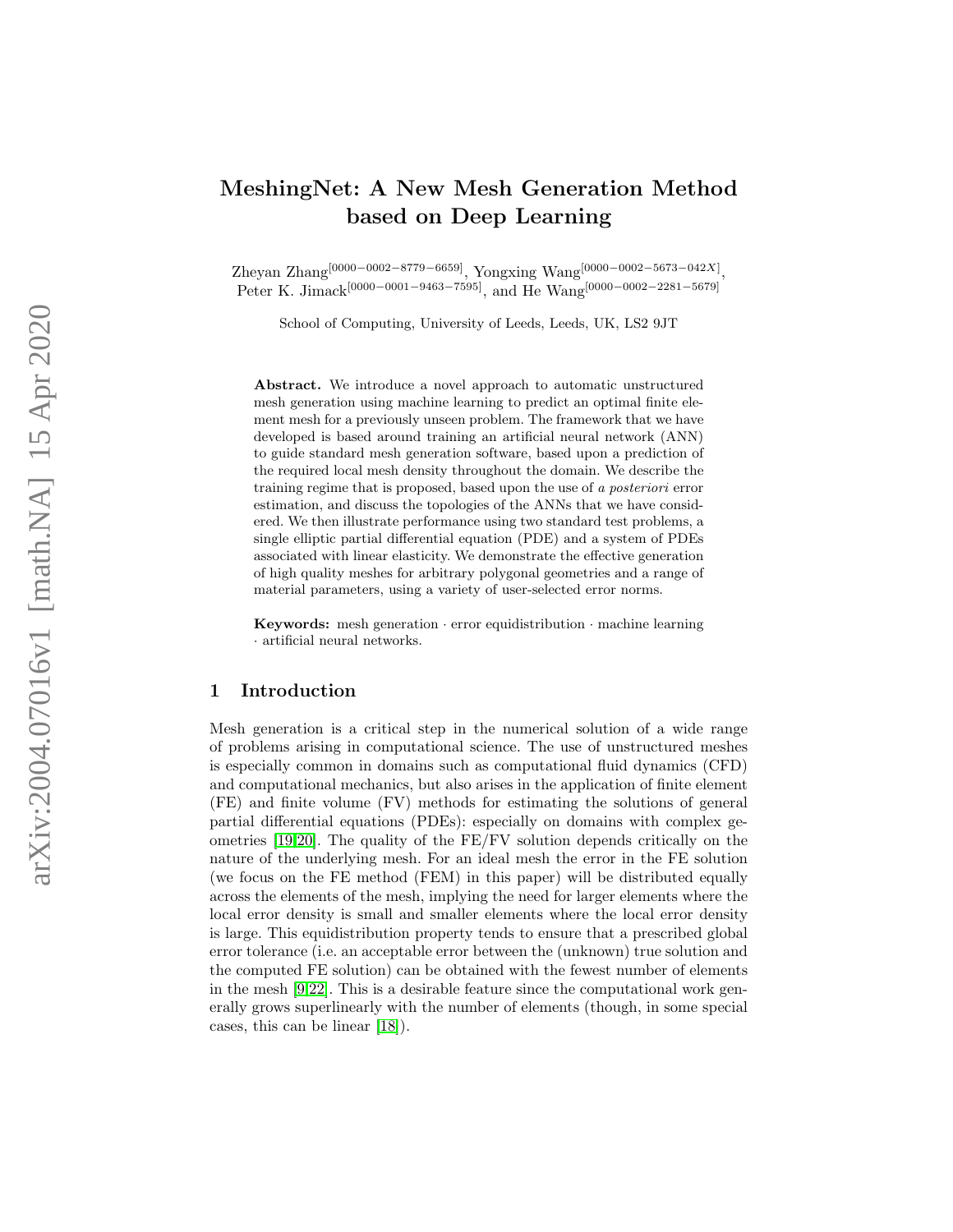### 2 Z. Zhang et al.

The conventional approach to obtain high quality meshes involves multiple passes, where a solution is initially computed on a relatively coarse uniform mesh and then a post-processing step, known as a posteriori error estimation, is undertaken [\[2,](#page-12-4)[4](#page-12-5)[,24\]](#page-13-1). This typically involves solving many auxiliary problems (e.g. one per element or per patch of elements) in order to estimate the local error in the initial solution [\[11\]](#page-12-6). These local errors can be combined to form an overall (global) error estimate but they can also be used to determine where the local mesh density most needs to be increased (mesh refinement), and by how much, and where the local mesh density may be safely decreased (mesh coarsening), and by how much. A new mesh is then generated based upon this a posteriori error estimate and a new FE solution is computed on this mesh. A further a posteriori error estimate may be computed on this new mesh to determine whether the solution is satisfactory (i.e. has an error less than the prescribed tolerance) or if further mesh refinement is required.

A necessary requirement for efficient a posteriori error estimators is that they should be relatively cheap to compute (whilst still, of course, providing reliable information about the error in a computed solution). For example, the approaches of [\[2,](#page-12-4)[3,](#page-12-7)[4\]](#page-12-5) each solve a supplementary local problem on each finite element in order to estimate the 2-norm of the local error from the local residual. Alternatively, recovery-based error estimators use local "superconvergence" properties of finite elements to estimate the energy norm of the local error based purely on a locally recovered gradient: for example the so-called ZZ estimator of [\[24\]](#page-13-1). Here, the difference between the original gradient and a patch-wise recovered gradient indicates the local error. In the context of linear elasticity problems, the elasticity energy density of a computed solution is evaluated at each element and the recovered energy density value at each vertex is defined to be the average of its adjacent elements. The local error is then proportional to the difference between the recovered piece-wise linear energy density and the original piece-wise constant values.

In this paper we exploit a data-driven method to improve the efficiency of non-uniform mesh generation compared with existing approaches. The core of non-uniform mesh generation is to find an appropriate mesh density distribution in space. Rather than utilizing expensive error estimators at each step, we compute and save high quality mesh density distributions obtained by FEM, followed by accurate error estimation, as a pre-processing step. If a model can successfully learn from the data, it no longer needs an FE solution and error estimator to predict a good mesh density distribution, but instead can reply on learning from a set of similar problems for prediction. Artificial Neural Networks (ANNs) are mathematical models that use a network of "neurons" with activation functions to mimic biological neural networks. Even a simple ANN can approximate continuous functions on compact subsets of  $R^n$  [\[8\]](#page-12-8). An ANN is composed of a large number of free parameters which define the network that connects the "neurons". These trainable parameters are generally not explainable. However, with them ANNs can approximate the mapping between inputs and outputs. A training loss function reflects how well the predicted output of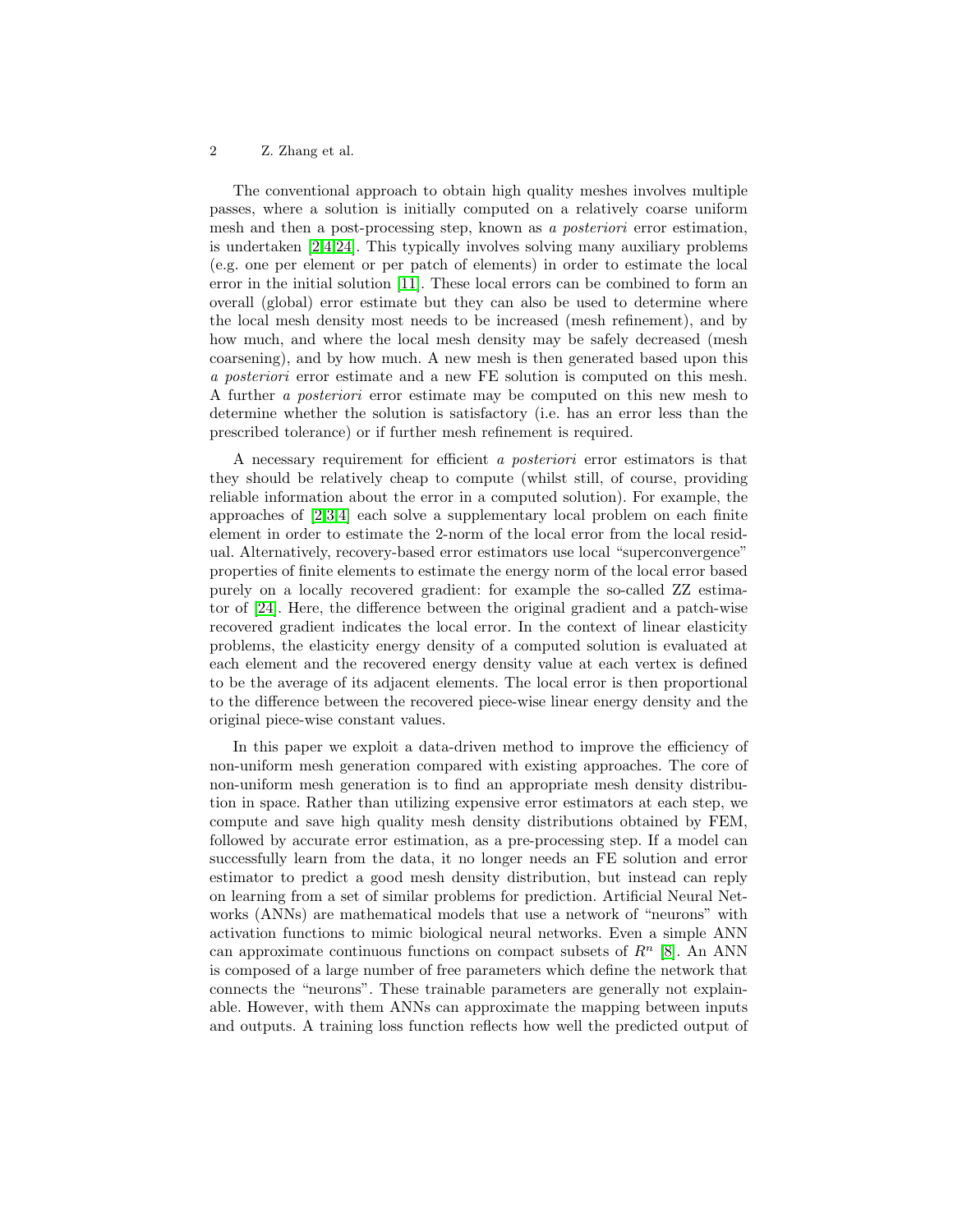an ANN performs for a given input (i.e. measured by the difference between the ANN's prediction and the ground truth). Furthermore, an ANN can be trained by gradient decent methods because this loss function is generally differentiable with respect to the network parameters. In recent years, With the developments of parallel hardware, larger/deeper neural networks (DNNs) have been proven to supersede existing methods on various high-level tasks such as object recognition [\[15\]](#page-12-9). Within computational science, DNNs have also been explored to solve ordinary differential equations (ODEs) and PDEs under both supervised [\[6,](#page-12-10)[16\]](#page-12-11) and unsupervised [\[12\]](#page-12-12) settings.

In the work reported here we propose a DNN model, MeshingNet, to learn from the a posteriori error estimate on an initial (coarse) uniform mesh and predict non-uniform mesh density for refinement, without the need for (or computational expense of) solving an FE system or computing an a posteriori error estimate. MeshingNet is trained using an accurate error estimation strategy which can be expensive but is only computed offline. Hence, the mesh generation process itself is extremely fast since it is able to make immediate use of standard, highly-tuned, software (in our case [\[19\]](#page-12-0)) to produce a high quality mesh at the first attempt (at similar cost to generating a uniform mesh with that number of elements). Note that it is not our intention in this work to use deep learning to solve the PDEs directly (as in [\[16,](#page-12-11)[21\]](#page-12-13) for example): instead we simply aim to provide a standard FE solver with a high quality mesh, because we can provide more reliable predictions in this way, based upon the observation that a greater variation in the quality of predictions can be tolerated for the mesh than for the solution itself. For example, in an extreme worst case where the DNN predicts a constant output for all inputs, the result would be a uniform mesh (which is tolerable) however such a poor output would be completely unacceptable in the case where the network is used to predict the solution itself.

Formally, we propose, what is to the best of our knowledge, the first DNNbased predictor of a posteriori error, that can: (i) efficiently generate non-uniform meshes with a desired speed; (ii) seamlessly work with existing mesh generators, and; (iii) generalize to different geometric domains with various governing PDEs, boundary conditions (BCs) and parameters.

The remainder of this paper is structured as follows. In the next section we describe our proposed deep learning algorithm. This is not the first time that researchers have attempted to apply ANNs to mesh generation. However, previous attempts have been for quite specific problems [\[5,](#page-12-14)[17\]](#page-12-15) and have therefore been able to assume substantially more a priori knowledge than our approach. Consequently, the novelty in section 2 comes through both the generality of the approach used in formulating the problem (i.e. generality of the inputs and outputs of the DNN) as well as the network itself. In Section 3, we demonstrate and assess the performance of our approach on two standard elliptic PDE problems. These tests allow us to account for variations in the PDE system, the domain geometry, the BCs, the physical problem parameters and the desired error norm when considering the efficacy of our approach. Finally, in Section 4 we discuss our plans to further develop and apply this deep learning approach.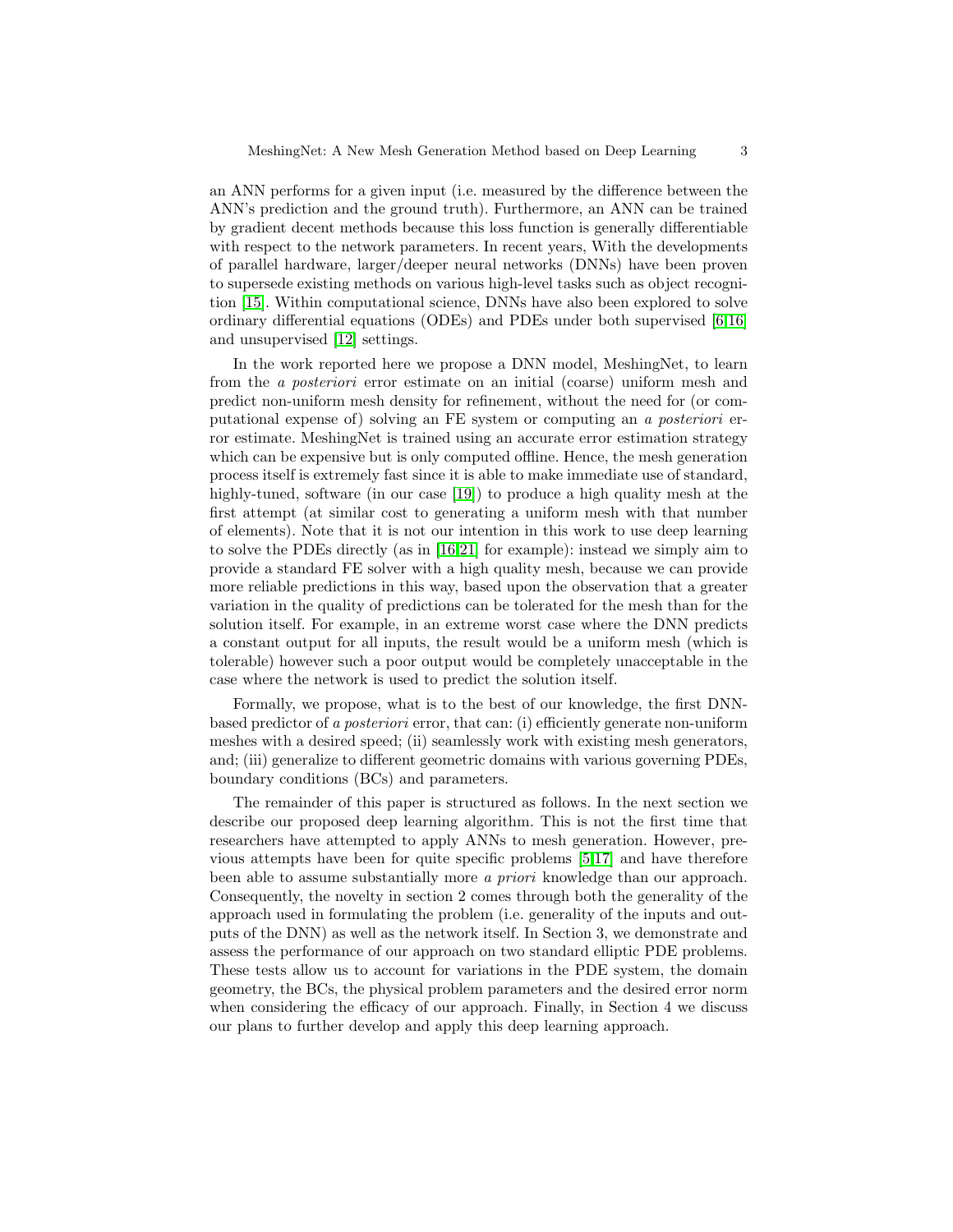## 2 Proposed method

#### <span id="page-3-0"></span>2.1 Overview

We consider a standard setting where the FEM is employed. Given a geometry and a mesh generator, a low density uniform mesh (LDUM) can be easily computed, then refined non-uniformly based on the a posteriori error distribution, for better accuracy. Since this iterative meshing process is very time-consuming, we propose a DNN-based supervised learning method to accelerate it.

Given a family of governing PDEs and material parameters, we assume that there is a mapping

<span id="page-3-1"></span>
$$
F: \Gamma, B, M, X \to A(X) \tag{1}
$$

that can be learned, where  $\Gamma$  is a collection of domain geometries,  $B$  is a set of BCs, M is a set of PDE parameters (e.g. material properties),  $x \in X$  is a location in the domain and  $A(X)$  is the target area upper bound distribution over the whole domain. To represent an interior location, we use Mean Value Coordinates [\[10\]](#page-12-16) because they provide translational and rotational invariance with respect to the boundary. Given  $\Gamma$ , B, M and X, we aim to predict  $A(X)$ quickly. The mapping  $F$  is highly non-linear and is therefore learned by our model, MeshingNet. Under the supervised learning scheme, we first build up our training data set by computing high-accuracy solutions (HASs) on high-density uniform meshes (HDUMs) using a standard FE solver. The same computation is also done on LDUMs to obtain lower accuracy solutions (LAS). Then an a posteriori error distribution  $E(X)$  is computed based upon interpolation between these solutions. According to  $E(X)$ , we compute  $A(X)$  for refinement. The training data is enriched by combining different geometries with different parameters and BCs. Next, MeshingNet is trained, taking as input the geometry, BCs and material properties, with the predicted local area upper bound  $A(X)$  as output. After training, MeshingNet is used to predict  $A(X)$  over a new geometry with a LDUM. The final mesh is generated either by refining the LDUM non-uniformly or using it to generate a completely new mesh (e.g. using the method in [\[19\]](#page-12-0)), guided by the predicted target local area upper bound. Fig. [1](#page-4-0) illustrates the whole workflow of our mesh generation system.

The approach that we propose has a number of components that are not fixed and may be selected by the user. MeshingNet is agnostic about both the mesh generator and the particular FE/FV solver that are used. It is designed to work with existing methods. Furthermore, the *a posteriori* error can be computed using any user-defined norm (in this paper we consider L1 and energy norms respectively in our two validation tests). Some specific examples of governing equations, geometries, boundary conditions and material parameters are illustrated in the evaluation section. Prior to this however we provide some additional details of the components used in our paper.

## 2.2 Component Details

Mesh generation. All meshes (LDUM, HDUM and the refined mesh) are created using the software Triangle [\[19\]](#page-12-0) which conducts Delaunay triangulations.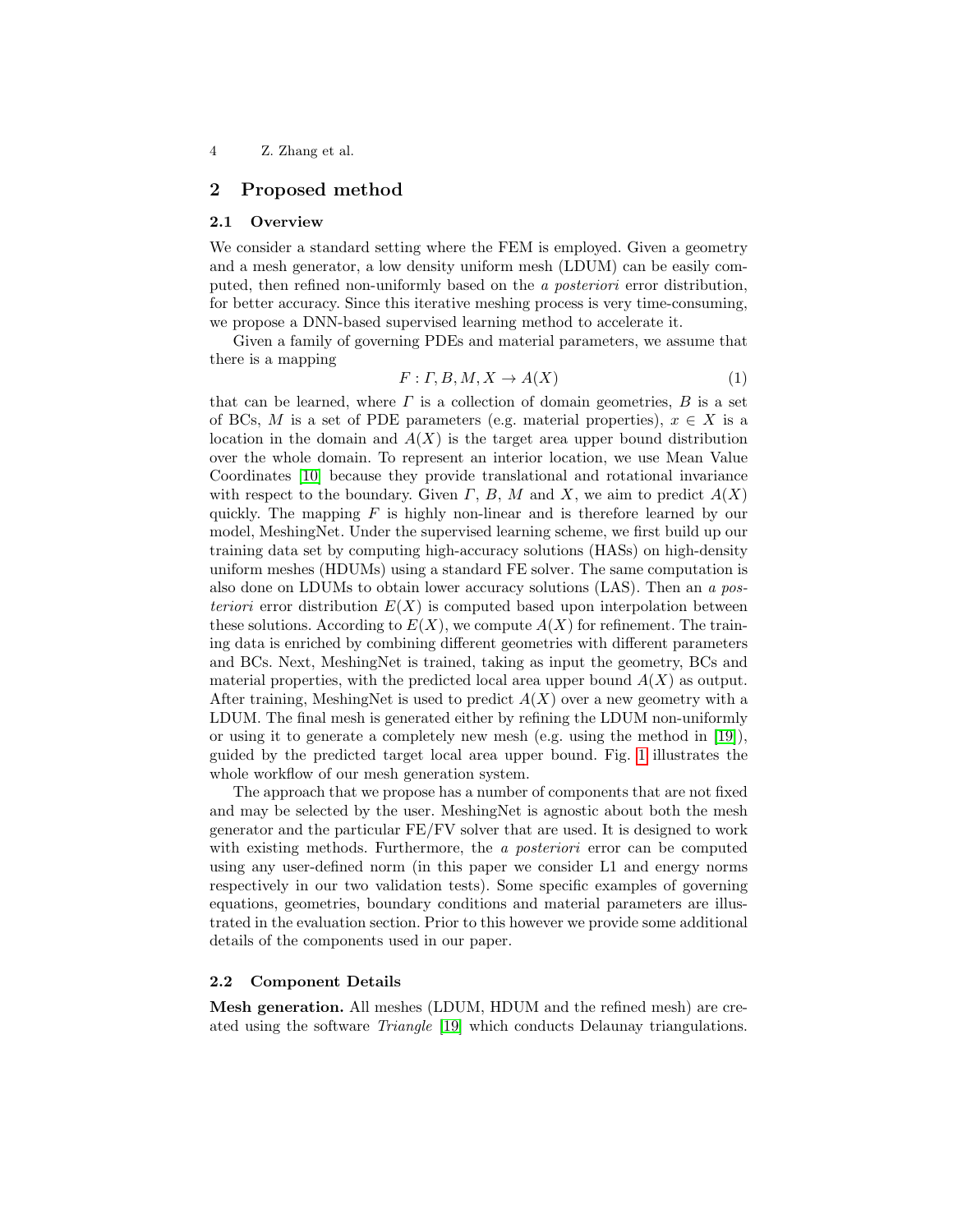

<span id="page-4-0"></span>Fig. 1. A high-level diagram of MeshingNet workflow showing the ANN alongside the training regime (left) and testing regime (right). Grey, orange and blue arrows represent data generation, training and testing processes.

Triangle reads a planar graph, representing the boundary of a two-dimensional polygonal domain as its input and the user may define a single maximum element area across the entire polygon when a uniform mesh is desired. To refine a mesh non-uniformly the user specifies, within each coarse element, what the element area upper bound should be after refinement. Triangle ensures a smooth spatial variation of the element size. The refinement is not nested since, although it does not eliminate the pre-existing vertices of the original mesh, it does break the original edges.

Mesh refinement via error estimation. Broadly speaking, the finer the mesh is, the closer the FE result is expected to be to the ground truth. We regard the HAS as the ground truth by ensuring that HDUMs are always significantly finer than LDUMs. Linear interpolation is used to project the LAS to the fine mesh to obtain LAS\*, where LAS\* has the same dimension as HAS. An error estimate approximates the error  $E$  by comparing LAS<sup>\*</sup> and HAS in the selected norm, on the HDUM, and this is then projected back to the original LDUM. The target area upper bound for the refined mesh within each LDUM element is then defined to be inversely correlated with E. In this paper, we select  $K/E(x_i)^\alpha$  as the area upper bound for element number  $i$  of the LDUM (to be refined), where  $x_i$  is the center of the *i* th element, K and  $\alpha$  determines the overall target element number and, in the examples given here, we always choose  $\alpha = 1$ . By varying K appropriately it is possible to adjust the refined mesh to reach a target total number of elements.

MeshingNet model and training. As outlined in subsection [2.1,](#page-3-0) for a given PDE system, MeshingNet approximates the target local element area upper bound  $A(x)$  at a given point within a polygonal domain based upon inputs which include: the coordinates of the polygon's vertices, key parameters of the PDE and the mean value coordinates of the specified point (mean value coordinates, [\[10\]](#page-12-16), parameterizes a location within a 2D polygon as a convex combination of polygon vertices). Two types of DNNs are considered: a fully connected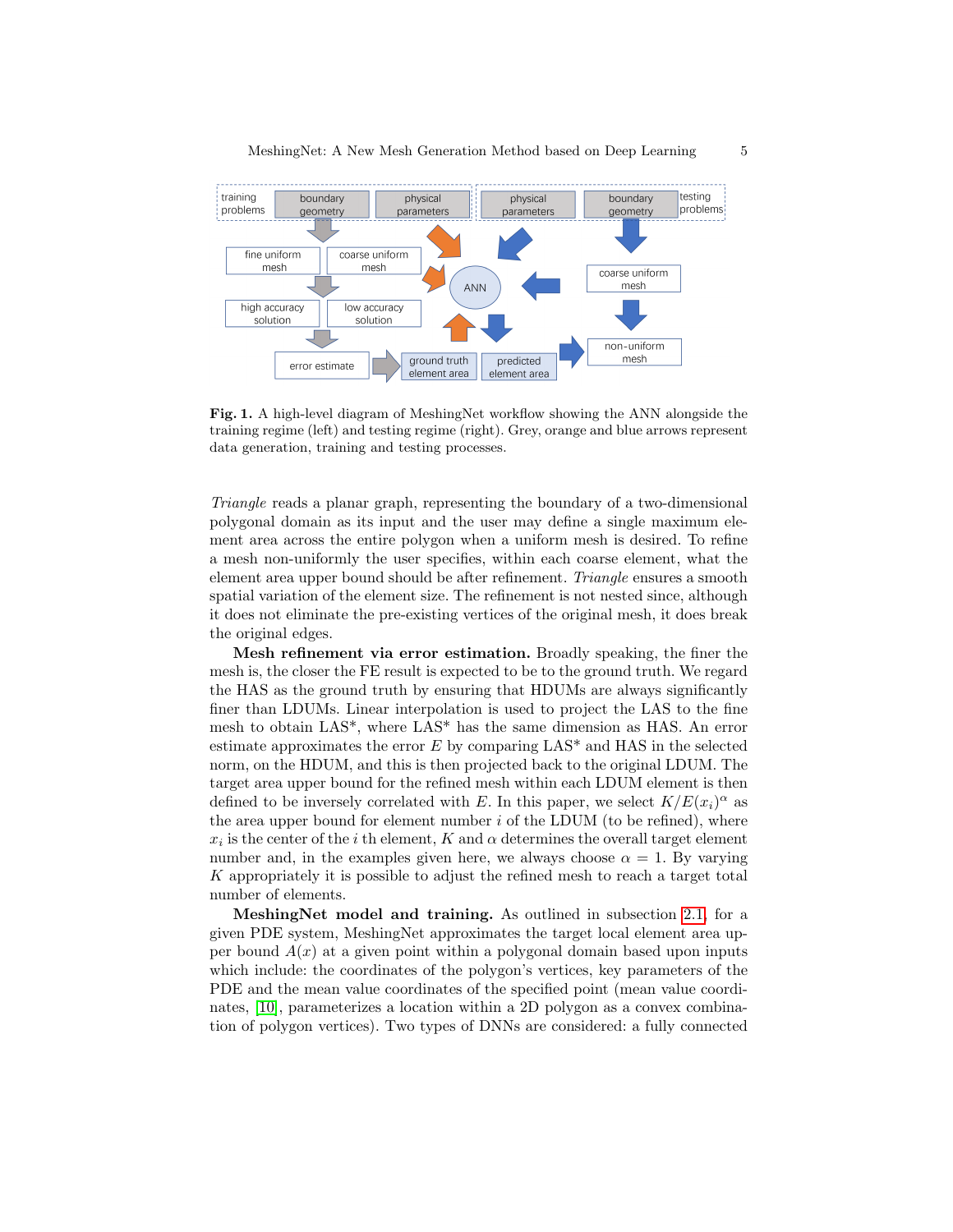network (FCN) and two residual networks (ResNets). The dimensions of our FCN layers are X-32-64-128-128-64-32-8-1 (where X represents the dimension of the input and is problem-specific) and each hidden layer uses rectified linear units (ReLU) as the activation function. To further improve and accelerate training, two ResNets are also experimented with to enhance FCN (Fig. [2\)](#page-6-0). ResNet1 enhances FCN by adding a connection from the first hidden layer to the output of the last one. Note that residual connections can help to resolve the vanishing gradient problem in deep networks and improve training [\[23\]](#page-13-2). ResNet2 enhances FCN by adding multiple residual connections. This is inspired by recent densely connected convolutional networks [\[13\]](#page-12-17) which shows superior data-fitting capacity with a relatively small number of parameters. The training data set samples over geometries, BCs and parameter values. Each geometry with fixed BCs and parameters uniquely defines a problem. In a problem, each LDUM element centroid (represented by its mean value coordinates) and its target  $A(x)$  forms an input-output training pair. We randomly generated 3800 problems of which 3000 are used for training and 800 for testing (because each LDUM contains approximately 1000 elements, there are over 3 million training pairs). We then use stochastic gradient descent, with a batch size 128, to optimize the network. We use mean square error as the loss function and  $Adam$  [\[14\]](#page-12-18) as the optimizer. The implementation is done using *Keras* [\[7\]](#page-12-19) on *Tensorflow* [\[1\]](#page-12-20) and the training is conducted on a single NVIDIA Tesla K40c graphics card.

Guiding mesh generation via MeshingNet. After training, the network is able to predict the target distribution  $A(x)$  on a previously unseen polygonal domain. Given a problem, a LDUM is first generated; next, MeshingNet predicts the local target area upper bound,  $A(x)_i$ , at the centre, x, of the *i*th element; Triangle then refines the LDUM to generate the non-uniform mesh based upon  $KA(x)$  within each element of the LDUM (to be refined). Optionally, this last step may be repeated with an adjusted value of  $K$  to ensure that the refined mesh has a desired total number of elements (this allows an automated approximation to "the best possible mesh with X elements").

Error norms. Error estimation provides a means of quantifying both the local and the global error in an initial FE solution. However the precise magnitude and distribution of the error depends on the choice of the norm used to compute the difference between the LAS and the HAS. Different norms lead to different non-uniform meshes. Consequently, for any given PDE system, a single norm should be selected in order to determine A from  $\Gamma$ , B and M (Equation [\(1\)](#page-3-1)). The appropriate choice of norm is a matter for the user to decide, similar to the choice of specific a posteriori error estimate in the conventional adaptive approach. In the following section two different norms are considered for the purposes of illustration.

# 3 Validation results

We now assess the performance of MeshingNet through two computational examples: a single PDE, for which we consider only the effect of the domain geometry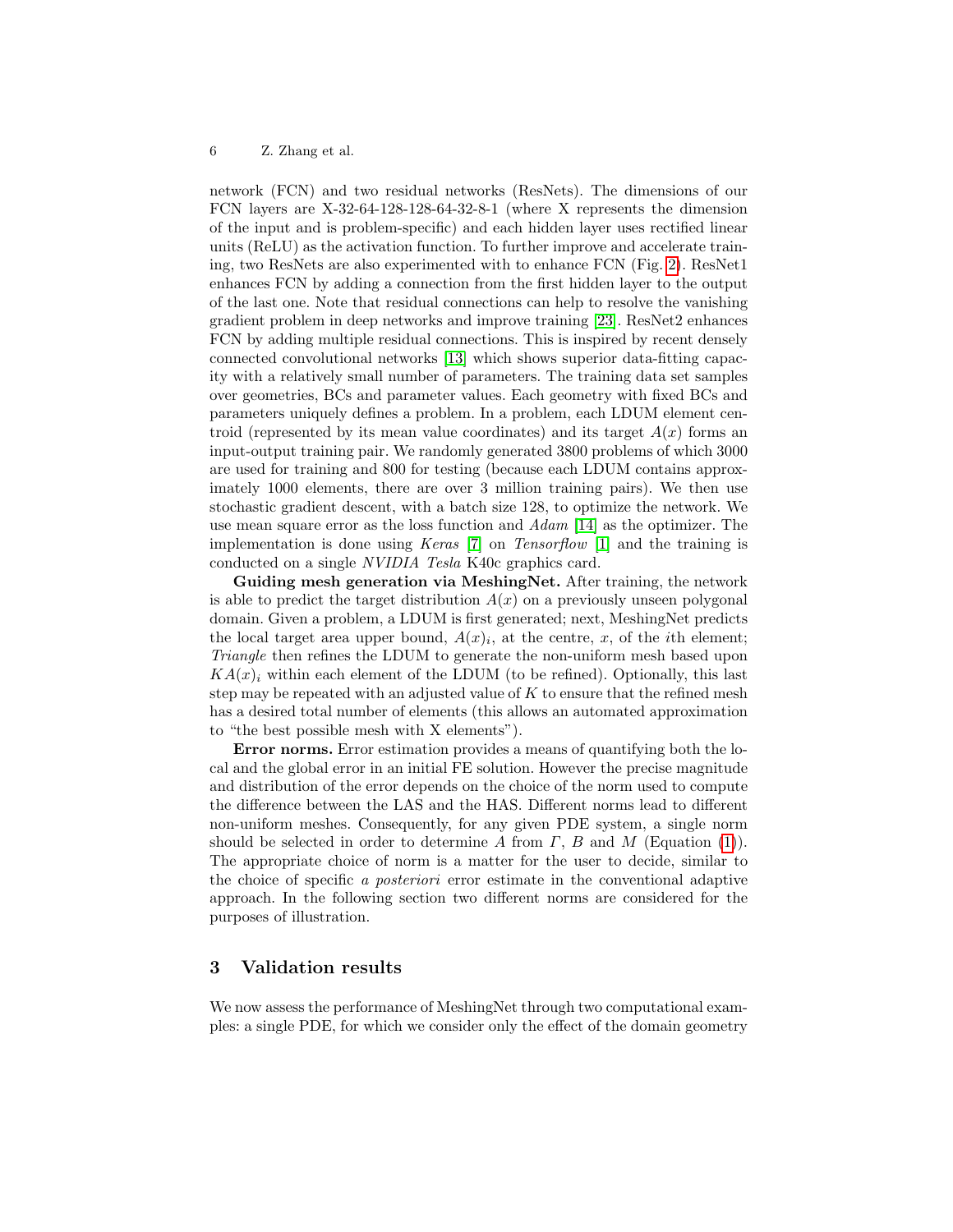

<span id="page-6-0"></span>Fig. 2. Our two residual networks, illustrated with 27 input parameters. ResNet1 is a modification of the FCN with the output of the first hidden layer added to the output of the last hidden layer. ResNet2 has all hidden layers of the same dimension and the output of the first hidden layer is added to outputs of the three front hidden layers.

on the optimal mesh; and a system of PDEs, for which we consider the influence of geometry, BCs and material parameters on the optimal mesh.

### 3.1 2D Poisson's equation

We solve Poisson's equation  $(\nabla^2 u + 1 = 0)$  on a simply connected polygon  $Ω$  with boundary  $∂Ω$  (on which  $u = 0$ ). The polygons in our data set are all octagons, generated randomly, subject to constraints on the polar angle between consecutive vertices and on the radius being between 100 to 200 (so the polygons are size bounded). The L1 norm relative error estimate is

$$
E = \left| \frac{u^{LAS} - u^{HAS}}{u^{HAS}} \right| \tag{2}
$$

As expected, in Fig. [3](#page-7-0) (which shows a typical test geometry), the mesh generated by MeshingNet is dense where the error for the LAS is high and coarse where it is low. Fig. [4](#page-7-1) quantifies the improvement of MeshingNet relative to an uniform mesh (Fig. [3](#page-7-0) right) by showing, for the entire test data set, the error distributions of the computed FE solutions (relative to the ground truth solutions) in each case.

## 3.2 2D linear elasticity

We solve 2D plane stress problems on a set of *different* polygons (6-8 edges). Each polygon edge is associated with one of three possible BCs. BC1: zero displacement; BC2: uniformly distributed pressure or traction (with random amplitude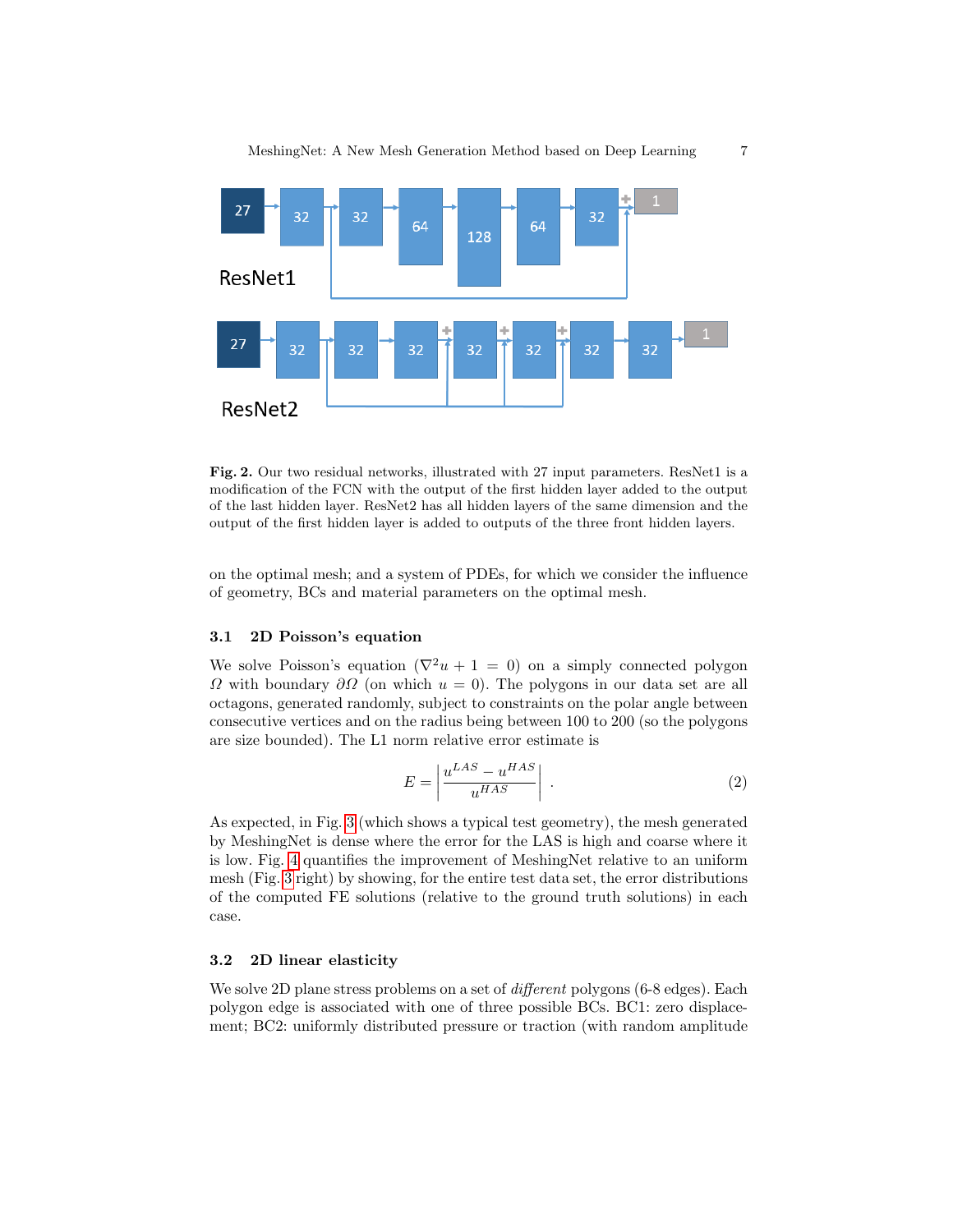

<span id="page-7-0"></span>Fig. 3. For Poisson's equation: the L1 error distribution for the LAS (left); the 4000 elements mesh generated by Triangle under the guidance of MeshingNet (middle); and the uniform mesh with 4000 elements generated by Triangle (right).



<span id="page-7-1"></span>Fig. 4. For Poission's problem, L1 error distribution on uniform meshes (4000 elements) and MeshingNet meshes (4000 elements). Each bar shows the proportion of test data meshes whose FE solution error is in the range of the bar: the uniform meshes give FE errors between 0.0015 to 0.0025, whilst the MeshingNet meshes give FE errors between 0.0007 and 0.0015.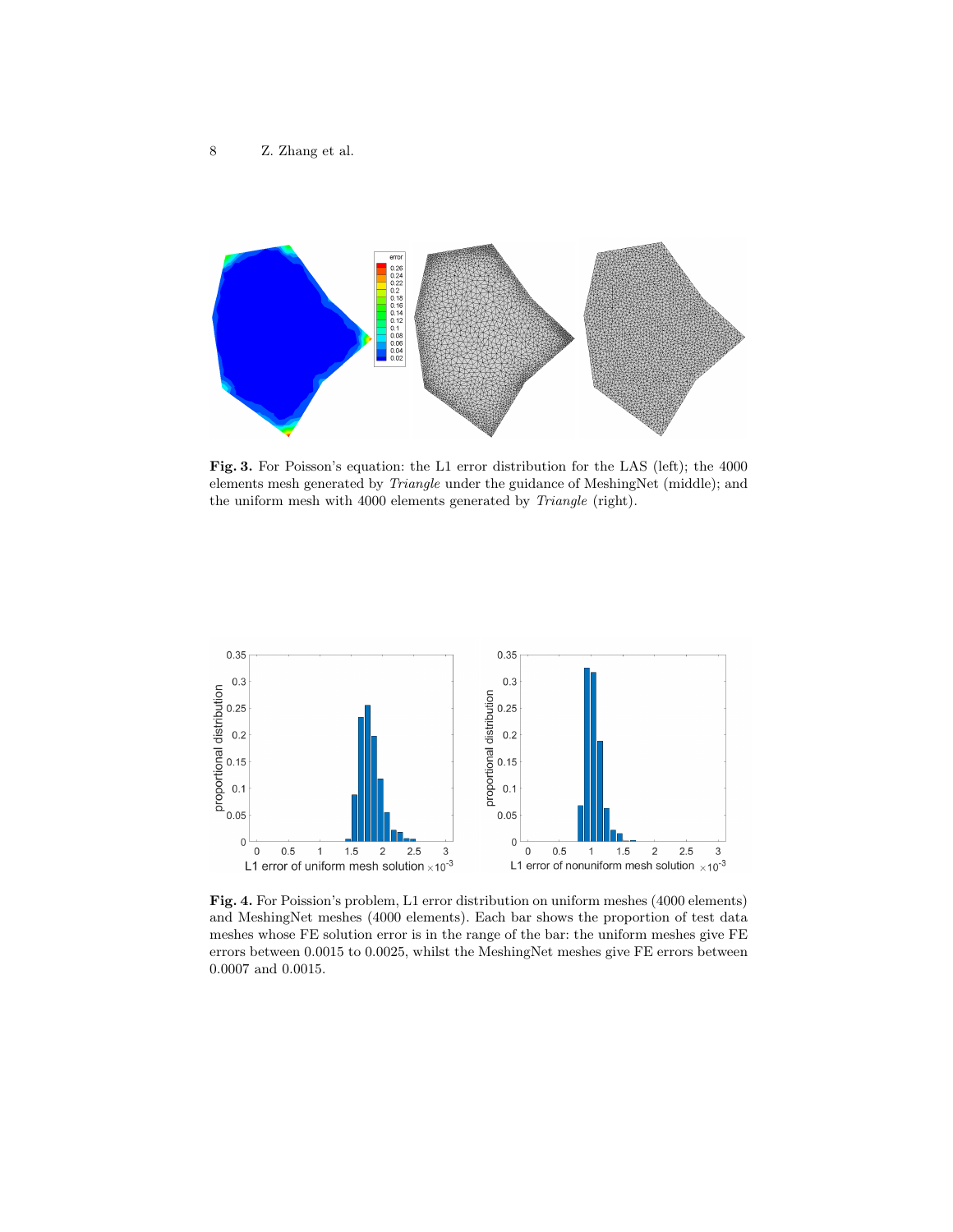up to 1000); and BC3: unconstrained. For different geometries, we number the vertexes and edges anti-clockwise with the first vertex always on the positive xaxis, without loss of generality. To get a combinations of BCs, we always apply BC1 on the first edge, BC2 on the fourth and fifth edges and BC3 on the rest. We also allow different (homogeneous) material properties: density up to a value of 1 and Poisson's ratio between 0 to 0.48. The error approximation uses energy norm

$$
E = (\epsilon^L - \epsilon^H) : (\boldsymbol{\sigma}^L - \boldsymbol{\sigma}^H)
$$
 (3)

where  $\epsilon^L$  and  $\epsilon^H$  are strains of LAS<sup>\*</sup> and HAS,  $\sigma^L$  and  $\sigma^H$  are stresses of LAS\* and HAS. This is the "natural norm" for this problem since the PDEs are the Euler-Lagrange equations for the minimization of the following energy functional:

$$
Ep = \int \frac{1}{2} \boldsymbol{\epsilon} : \boldsymbol{\sigma} - \boldsymbol{F} \cdot \boldsymbol{u} d\Omega - \int \boldsymbol{\sigma} \cdot \boldsymbol{u} d\Gamma \tag{4}
$$

where  $\bf{F}$  is the body force and  $\bf{u}$  is the displacement. Due to the linearity of the problem, the relative accuracy of two FE solutions may be determined equivalently by which has the lower error in the energy norm or which has the lower total potential energy (we exploit this in our validation below).

There are 27 dimensions in MeshingNet's input: 16 for the polygon vertices, 8 for the mean value coordinates of the target point, and 1 each for the traction BC magnitude, density and Poisson's ratio. We train FCN, Resnet1 and Resnet2 for 50 epochs, each taking 142, 134 and 141 minutes respectively. Fig. [5](#page-9-0) shows that the training processes all converge, with ResNet training typically converging faster than FCN. After training, predicting the target A (on all LDUM elements) for one problem takes 0.046 seconds on average, which is over 300 times faster than using the a posteriori error method that generates the training data set.

Fig. [6](#page-9-1) shows a comparison of FE results computed on MeshingNet meshes, uniform meshes of the same number of elements (4000 elements) and non-uniform meshes (also of the same number of elements) computed based upon local refinement following ZZ error estimation. The former meshes have FE solutions with potential energy significantly lower than the uniform mesh and  $ZZ$  refined mesh (and much closer to the HAS potential energy). Fig. [7](#page-10-0) illustrates some typical meshes obtained using MeshingNet: the non-uniform meshes correspond to the error distributions in the LAS. Though not shown here due to space constraints, we also find that the traction-to-density ratio impacts the non-uniform mesh most significantly. Overall, this example shows that MeshingNet can generate high quality meshes that not only account for geometry but also the given material properties and BCs.

Finally we compare different DNN models, using the average potential energy on the testing data set. The baseline is from the HDUMs, whose FE solutions have a mean energy of −7.7293, followed by the meshes from ResNet2 (mean energy  $-7.6816$ , ResNet1 ( $-7.6815$ ), and FCN ( $-7.6813$ ). The lower the better. These are all far superior to the uniform meshes of the same size (4000 elements), which yield FE solutions with a mean energy of −7.6030. Note that ResNet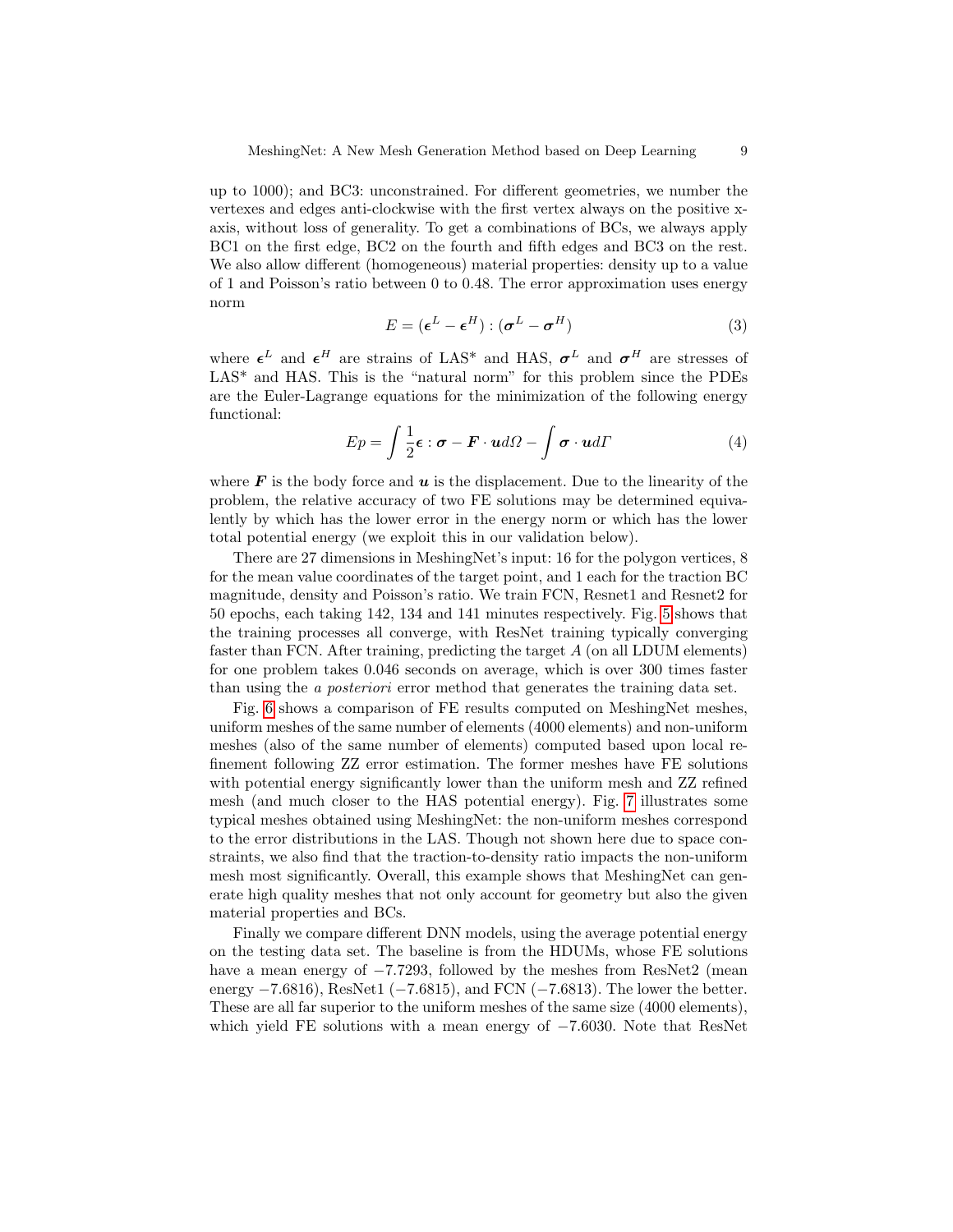

<span id="page-9-0"></span>Fig. 5. L2 training loss on elasticity training dataset during 60 training epochs. Three curves representing FCN (blue), ResNet1 (red) and ResNet2 (green) converge individually.



<span id="page-9-1"></span>Fig. 6. Potential energy comparison of solving 2D elasticity test problems on 4000 element meshes: uniform element size (left); MeshingNet (using FCN) meshes (centre); and ZZ refined meshes (right). We use the HAS energy as our baseline: the MeshingNet mesh solutions have energies that are significantly closer to the HAS energies than the ZZ mesh solutions and uniform mesh solutions (since a greater proportion of results are distributed near zero). The rightmost bar represents the proportion of all tests where the energy difference is no smaller than 0.6.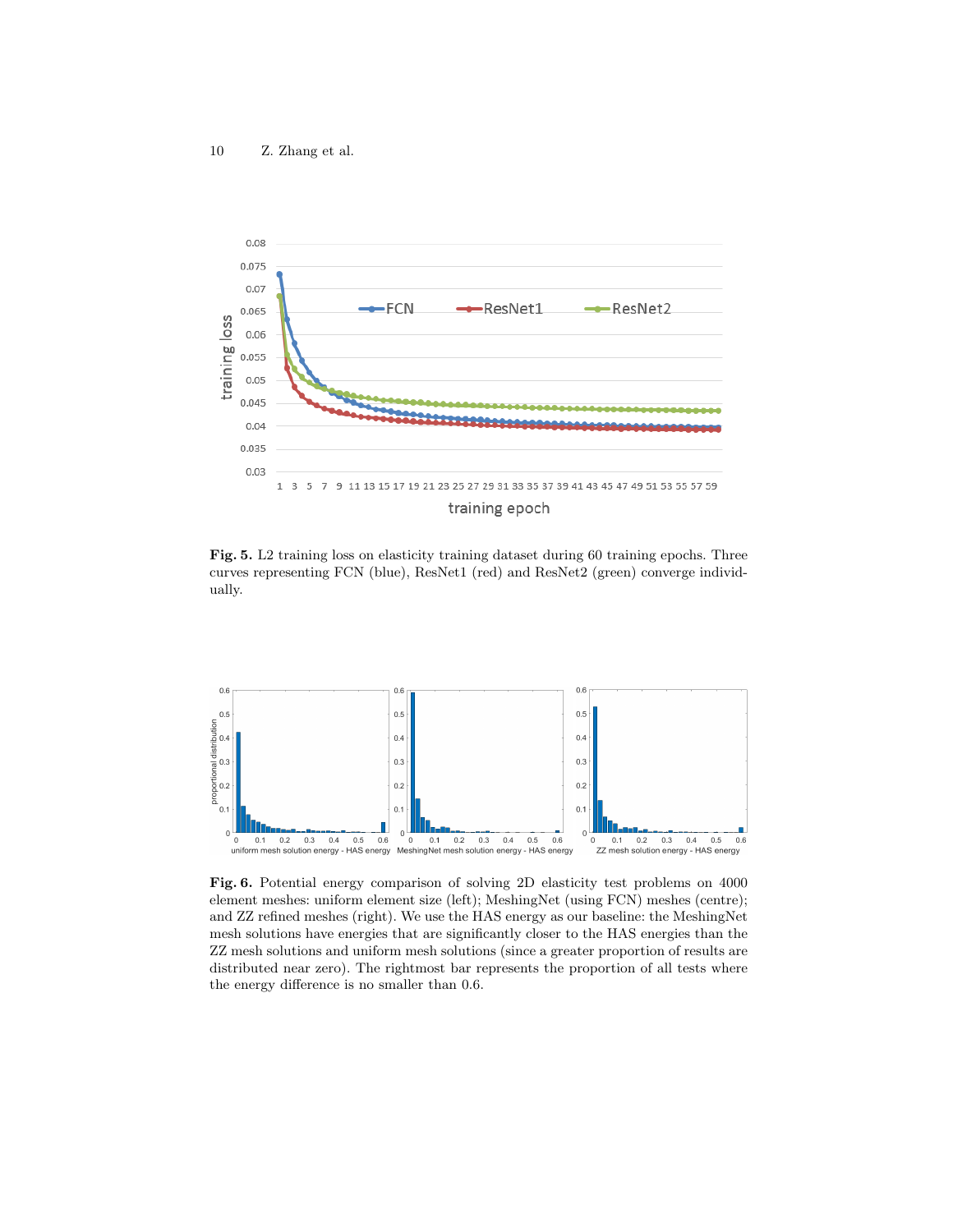

<span id="page-10-0"></span>Fig. 7. FE error (top) relative to HAS on coarse uniform mesh, non-uniform mesh guided by MeshingNet (middle) and non-uniform mesh refined by ZZ (bottom). The left geometry is an octagon and other two are heptagons (defined by placing their final vertex at the centre of edge 7).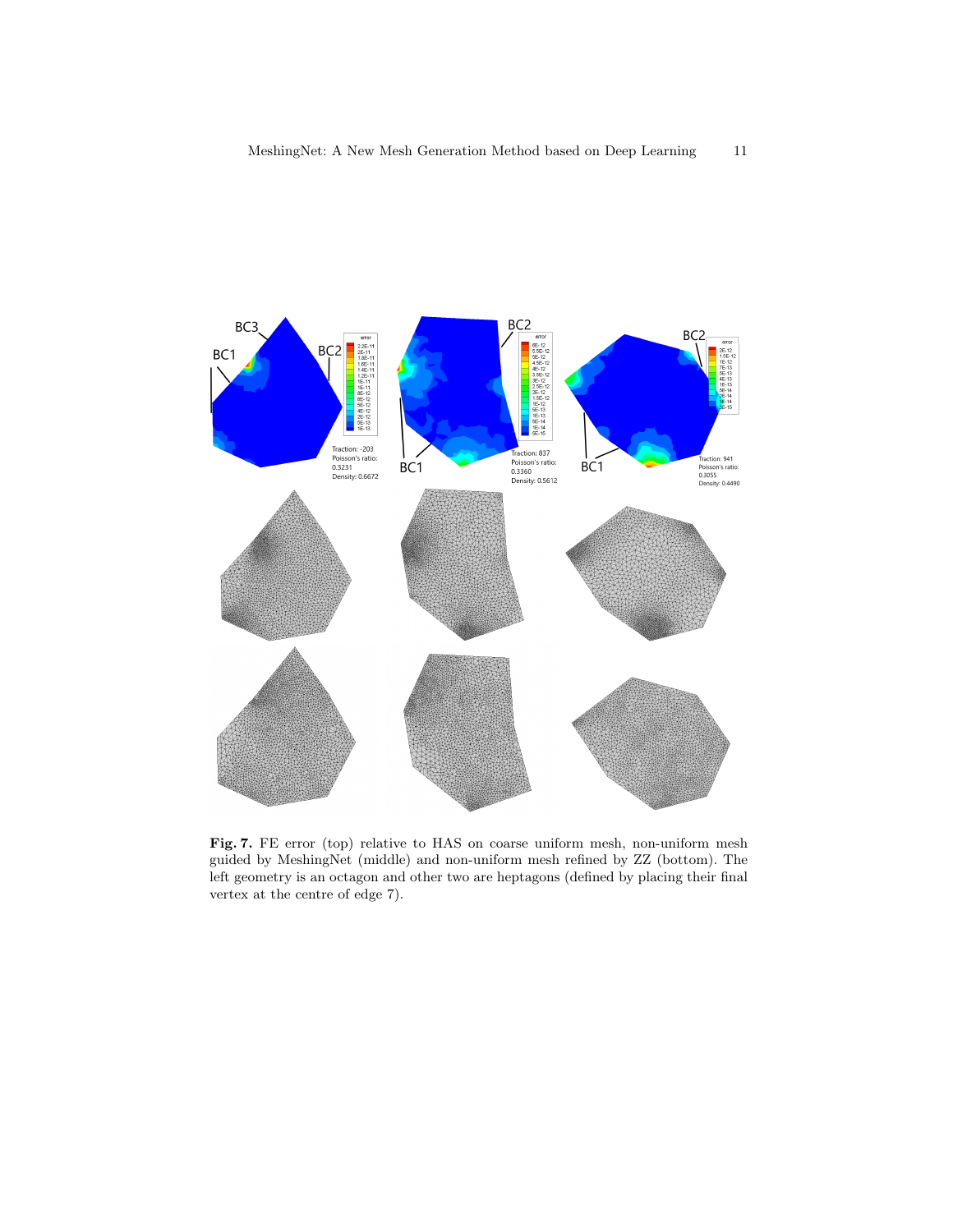not only shortens the training time over FCN but, on average, produces better solutions.

## 4 Discussion

In this paper, we have proposed a new non-uniform mesh generation method based on DNN. The approach is designed for general PDEs with a range of geometries, BCs and problem parameters. We have implemented a two-dimensional prototype and validated it on two test problems: Poisson's equation and linear elasticity. These tests have shown the potential of the technique to successfully learn the impact of domain geometries, BCs and material properties on the optimal finite element mesh. Quantitatively, meshes generated by MeshingNet are shown to be more accurate than uniform meshes and non-uniform ZZ meshes of the number of elements. Most significantly, MeshingNet avoids the expense of a posteriori error estimation whilst still predicting these errors efficiently. Even though generating the training data set is expensive, it is offline and is thus acceptable in practice.

The meshes generated via MeshingNet may be used in a variety of ways. If our goal is to obtain a high quality mesh with a desired number of elements then the approach described in this paper provides a cost-effective means of achieving this. If however the goal is to produce a solution with an estimated a posteriori error that is smaller than a desired tolerance, then the generated mesh may not meet this criterion. This may be addressed either by regenerating the mesh based upon a higher target number of elements in the final mesh, or through the use of a traditional a posteriori estimate on the computed solution in order to guide further mesh refinement. In the latter case we can view MeshingNet as a means to obtaining an improved initial mesh within a traditional mesh adaptivity workflow.

In future, we plan to generalize MeshingNet onto more general problems: 3D geometries, more complex PDE systems and BCs (e.g. Navier-Stokes and fluid-structure interactions), and time-dependent cases. For 3D problems, Tetgen [\[20\]](#page-12-1) is able to do a similar refinement process to what Triangle does in 2D in this paper, which will enable us to directly apply MeshingNet to 3D problems. Furthermore, it would be desirable to develop an interface to enable the mesh generator to read geometries from standard computer aided design software. For complex three-dimensional problems it also seems unlikely that the accurate, but very expensive, approach to training the error estimator that is used in this paper will always be computationally viable (despite its excellent performance). In such cases we may replace this estimator with a more traditional method such as [\[2,](#page-12-4)[4](#page-12-5)[,24\]](#page-13-1), on relatively fine uniform grids for training purposes.

Finally, we note that the ANNs used in this initial investigation are relatively simple in their structure. In the future the use of new DNN models, such as Convolutional/Graph Neural Networks, should be considered. These may be appropriate for problems in three dimensions or with larger data sets, such as arising from more general geometries and boundary conditions.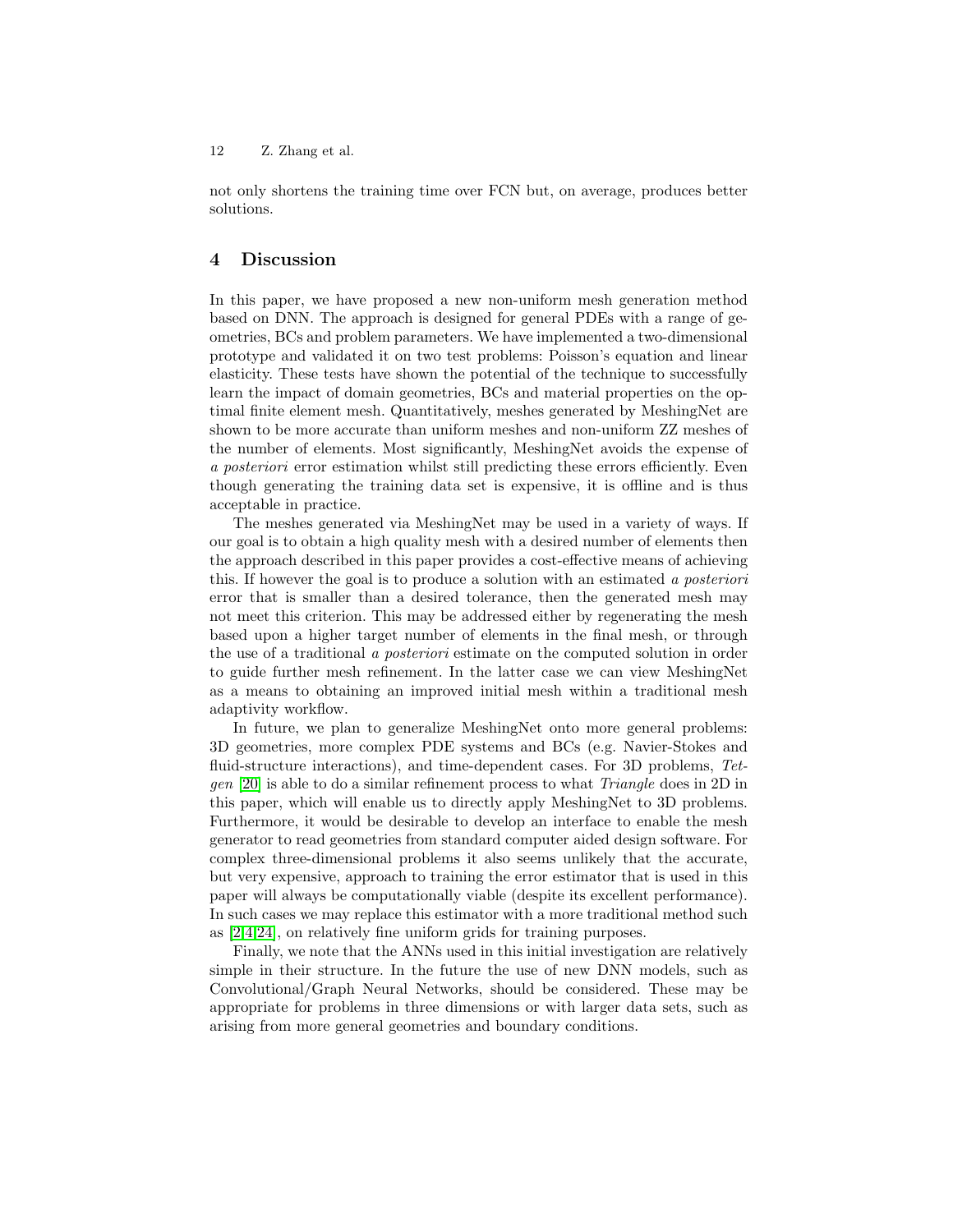## References

- <span id="page-12-20"></span>1. Abadi, M., et al.: TensorFlow: Large-scale machine learning on heterogeneous systems (2015), <http://tensorflow.org/>, software available from tensorflow.org
- <span id="page-12-4"></span>2. Ainsworth, M., Oden, J.T.: A posteriori error estimation in finite element analysis. Computer methods in applied mechanics and engineering 142(1-2), 1–88 (1997)
- <span id="page-12-7"></span>3. Apel, T., Grosman, S., Jimack, P.K., Meyer, A.: A new methodology for anisotropic mesh refinement based upon error gradients. Applied Numerical Mathematics 50(3-4), 329–341 (2004)
- <span id="page-12-5"></span>4. Bank, R.E., Weiser, A.: Some a posteriori error estimators for elliptic partial differential equations. Mathematics of computation  $44(170)$ , 283–301 (1985)
- <span id="page-12-14"></span>5. Chedid, R., Najjar, N.: Automatic finite-element mesh generation using artificial neural networks-part i: Prediction of mesh density. IEEE Transactions on Magnetics 32(5), 5173–5178 (1996)
- <span id="page-12-10"></span>6. Chen, T.Q., Rubanova, Y., Bettencourt, J., Duvenaud, D.K.: Neural ordinary differential equations. In: Advances in neural information processing systems. pp. 6571–6583 (2018)
- <span id="page-12-19"></span>7. Chollet, F., et al.: Keras. <https://keras.io> (2015)
- <span id="page-12-8"></span>8. Cs´aji, B.C.: Approximation with artificial neural networks. Faculty of Sciences, Etvs Lornd University, Hungary 24, 48 (2001)
- <span id="page-12-2"></span>9. Dörfler, W.: A convergent adaptive algorithm for poissons equation. SIAM Journal on Numerical Analysis 33(3), 1106–1124 (1996)
- <span id="page-12-16"></span>10. Floater, M.S.: Mean value coordinates. Computer aided geometric design 20(1), 19–27 (2003)
- <span id="page-12-6"></span>11. Grätsch, T., Bathe, K.J.: A posteriori error estimation techniques in practical finite element analysis. Computers  $&$  structures  $83(4-5)$ ,  $235-265$  (2005)
- <span id="page-12-12"></span>12. Han, J., Jentzen, A., Weinan, E.: Solving high-dimensional partial differential equations using deep learning. Proceedings of the National Academy of Sciences 115(34), 8505–8510 (2018)
- <span id="page-12-17"></span>13. Huang, G., et al.: Densely connected convolutional networks. In: 2017 IEEE Conference on Computer Vision and Pattern Recognition (CVPR). pp. 2261–2269 (July 2017).<https://doi.org/10.1109/CVPR.2017.243>
- <span id="page-12-18"></span>14. Kingma, D.P., Ba, J.: Adam: A method for stochastic optimization. arXiv preprint arXiv:1412.6980 (2014)
- <span id="page-12-9"></span>15. Krizhevsky, A., Sutskever, I., Hinton, G.E.: Imagenet classification with deep convolutional neural networks. In: Advances in neural information processing systems. pp. 1097–1105 (2012)
- <span id="page-12-11"></span>16. Long, Z., Lu, Y., Ma, X., Dong, B.: Pde-net: Learning pdes from data. arXiv preprint arXiv:1710.09668 (2017)
- <span id="page-12-15"></span>17. Lowther, D., Dyck, D.: A density driven mesh generator guided by a neural network. IEEE transactions on magnetics 29(2), 1927–1930 (1993)
- <span id="page-12-3"></span>18. Notay, Y.: An aggregation-based algebraic multigrid method. Electronic transactions on numerical analysis  $37(6)$ , 123–146 (2010)
- <span id="page-12-0"></span>19. Shewchuk, J.R.: Delaunay refinement algorithms for triangular mesh generation. Computational geometry  $22(1-3)$ ,  $21-74$   $(2002)$
- <span id="page-12-1"></span>20. Si, H.: Tetgen, a delaunay-based quality tetrahedral mesh generator. ACM Transactions on Mathematical Software (TOMS) 41(2), 11 (2015)
- <span id="page-12-13"></span>21. Sirignano, J., Spiliopoulos, K.: Dgm: A deep learning algorithm for solving partial differential equations. Journal of Computational Physics 375, 1339–1364 (2018)